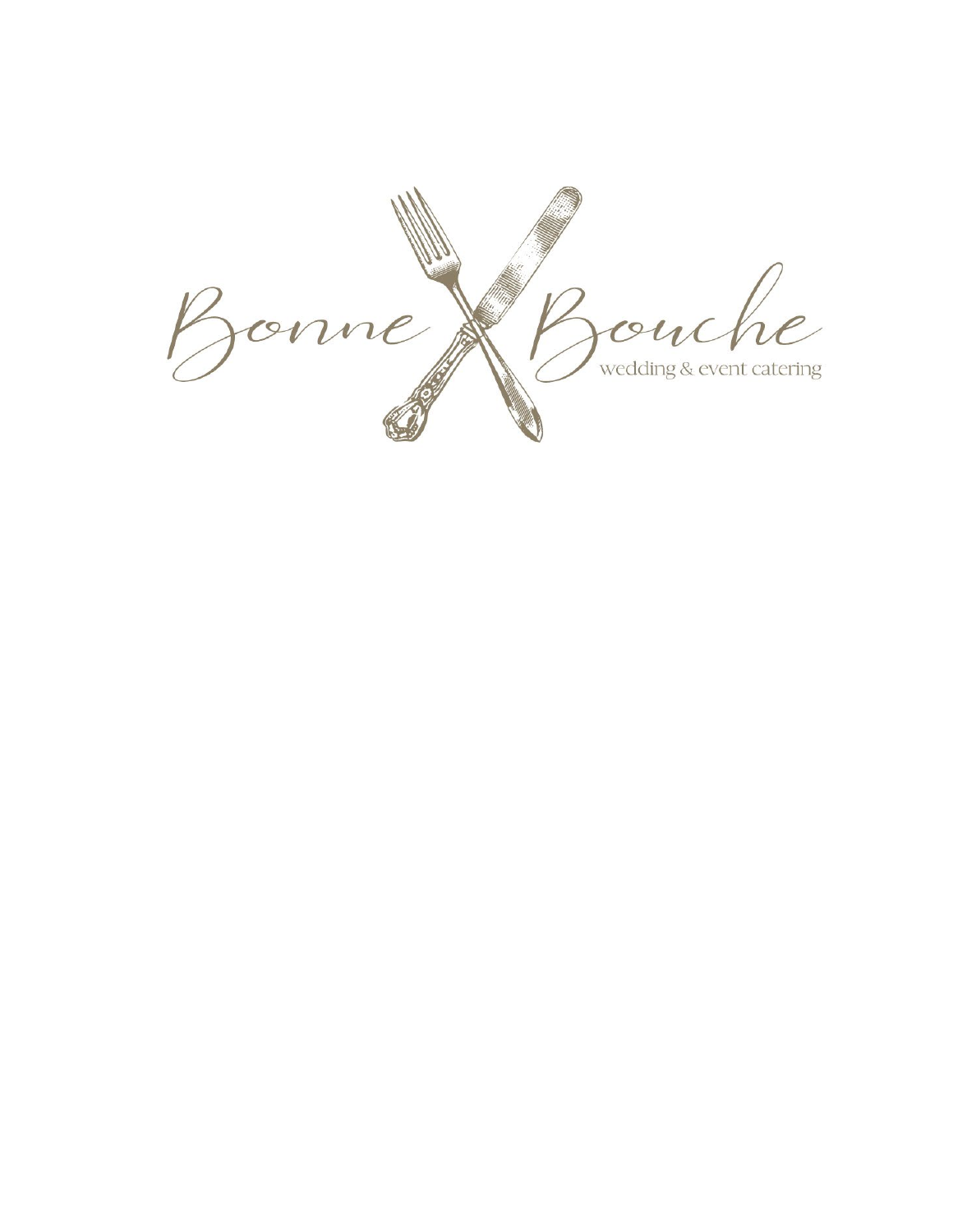#### **DINNER BUFFET**

The Bonne Bouche packages are build your own menus with no charge substitutions for Vegetarian, Vegan, Gluten Free or Allergy specific options designed for those clients on a budget.

**Bronze Package** \$32.95 per guest*\* price will increase if guest count is below 90* 1 Entree 5 Sides of Your Choice Fresh Rolls or Cornbread & Whipped Butter

**Silver Package** \$41.85 per guest *\* price will increase if guest count is below 90* 2 Meat or Vegetarian Entree 6 Sides of Your Choice Fresh Rolls or Cornbread & Whipped Butter

**Gold Package** \$50.70 per guest*\* price will increase if guest count is below 90* 3 Meat or Vegetarian Entree 7 Sides of Your Choice Fresh Rolls or Cornbread & Whipped Butter

Pig Roast  $$41.85$  per guest\* price *will increase if guest count is below 90*

Roast Smoked Whole Pig BBQ Sauce & Chimmichurri Salsas Verde & Rojo 5 Sides of Your Choice Fresh Rolls or Cornbread & Whipped Butter





If there is something that you would like instead please do not hesitate to ask. We aim to accommodate requests, allergies and substitutions.

- Minimum 20 people required
- All prices are per person unless stated otherwise
- Prices quoted in this package are subject to change and do not include taxes and Service charges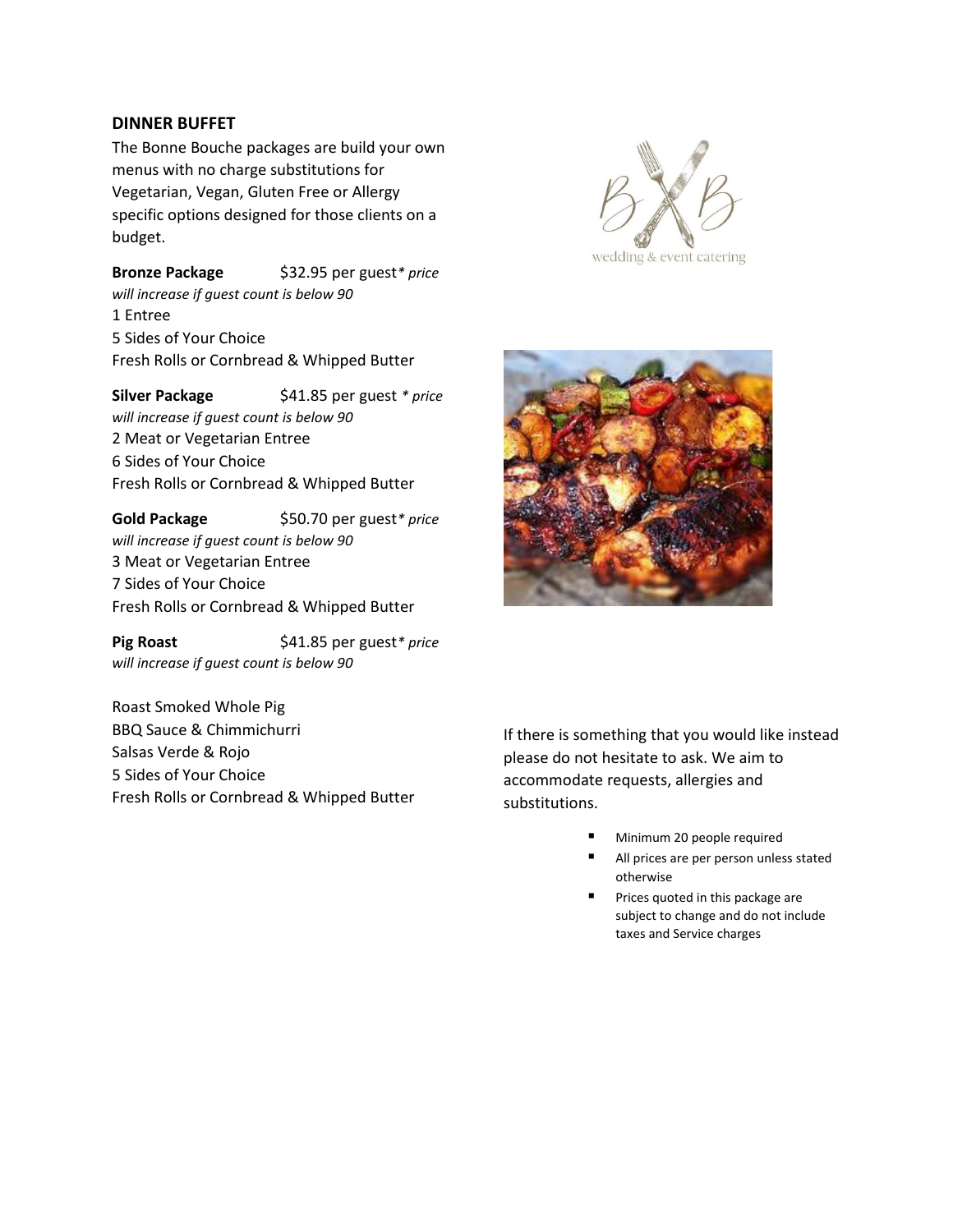# **Entrees**

**\*Let us know if there is something you want that you do not see. We are open to new ideas! Chef's Carvery**

**Roast Beef** – *dijon rosemary crust, gravy, horseradish* **Roast Pork loin** *- caramelized pineapple salsa* **Lemon Herb Roast Chicken** - *whole cut* **Cider Braised Ham** – *apple cider and pineapple braised and glazed* **Salt baked leg of Lamb** – *bacon, garlic and rosemary*

### **Premium Carvery**

**Canada AAA Prime Rib** - *gravy, horseradish \$12pp* **Slow Roast Entrecote** *(striploin) - gravy, horseradish \$12pp* **Beef Filet** *– Black truffle sauce \$17pp*

### **Entrées**

**Chicken Madeira** *- sautéed chicken, portabello mushrooms, fresh thyme, madeira wine, chicken broth* **Indian Butter Chicken** *- baked with vegetables*

**Chicken Mole de Cacahuate** *- chicken braised in chocolate and chilis, crumbled with tortillas and sesame seeds* 

**Jambalaya** – *rice, shrimp, sausage, chicken, vegetable smoked tomato sauce*

**Paella** *- traditional Spanish dish of saffron rice, wine, sausage, shrimp, chicken and vegetables*

**Enchiladas** - *vegan, chicken or beef (lamb add \$2)* **Mousakka** – *vegan or beef (lamb add \$2)*, *eggplant, zucchini, lentils or meat in a tomato sauce smothered in bechamel*

**Cochinita Pibil** - *citrus pork, slow cooked, pico de gallo, queso fresco*

**Pork Loin Forestiere** – *stuffed with forest mushroom in a cream sauce with tomatoes, onions and roasted garlic* **Gigantes Plaki** – *butter beans, olive oil tomato sauce (vegan)*

**Braised Beef** – *white wine, beef broth, vegetables, tomato sauce with a gremolata*

### **Grill Entrées**

**Sirloin Steak** *- chimichurri*

**Centre cut pork chops** *- peach and oven dried tomato salsa* 

**Lemon Rosemary Marinated Chicken Breast Sweet Thai grilled Chicken Quarters** - *peanut sauce* **Chicken Tikka Masala** *- tamarind chutney* **Pork Loin Saltimbocca** - *stuffed with prosciutto, sage and gouda*

### **Premium Grill Entrées**

Per Person Surcharge)

**Ribeye** *(6 oz California cut) \$7pp* **New York** (6 oz California Cut) \$7pp **Filet Mignon** *(6 oz) \$15pp*

### **Smoked Meat Entrées**

**Brisket** *- signature rub, slow cooked* **Back Ribs -** *signature rub, bbq sauce* **Pulled Pork** - *bbq sauce or go* **vegan** *with pulled sweet potato* **Smoked Chicken** - *signature rub* **Smoked Cauliflower Steaks** - *signature rub (vegan)*

## **Specialty Smoked Meat Entrées**

**Jamaican Jerked Pork Loin Jamaican Jerked Chicken** *(whole cut)* **Smoked Prime Rib** \$*14pp*



We are happy to accommodate any vegan and vegetarian menus, the options are endless so please contact us to discuss.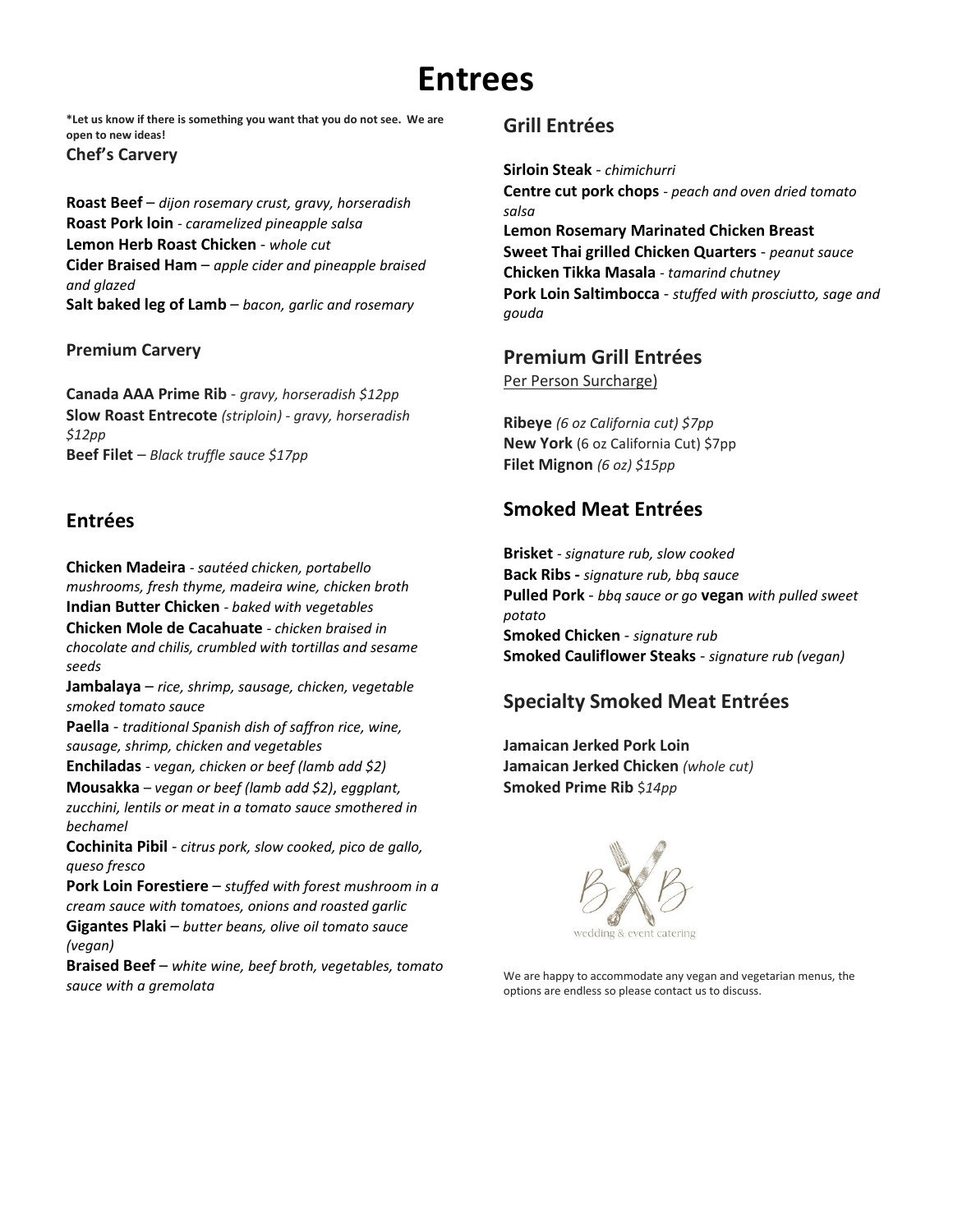# **Sides**

### **Vegetables**

**Beet Bourguignon** - *almond quinoa pilaf, vegan* **Slow Roasted Roots** - *carrots, celery, red onion, rutabaga and parsnip, fresh herbs and olive oil, vegan* **Ratatouille** *- tomato, zucchini, pepper eggplant and onions with basil, garlic and olive oil, vegan*  **Kung Poa Cauliflower** *– peanuts, scallions, vegan* **Shawarma Roasted Cauliflower** - *smoked tomato sauce, vegan* **Szechuan Eggplant** – *garlic, chili pepper, scallions, vegan* **Lentils and Chick Peas** – *lemon sauce, greens, vegan* **Thai Red Curry** - *vegetable coconut, toasted cashews, basil, cilantro, lime leaves vegan* **Aloo Gobi** *- cauliflower and potatoes in tomato curry, vegan* **Slow Roasted Carrots** - *cumin seed and garlic yogurt vegetarian* **Sautéed Mushrooms** - *fresh oregano and red wine, vegetarian*  **Succotash** – *corn, bacon and vegetables sautéed with garlic and chilies.*  **Southern Green Beans** *– simmered with onion & vegetable broth, vegan goes well with bbq*  **Roasted Broccoli with Peanuts –** *rice vinegar, nutritional yeast, scallions, vegan*

## **Hot Sides**

**Butter Roasted Nugget Potatoes** - *fresh rosemary and garlic, vegetarian*

**Lemon Potatoes** – *thyme, lemon slow roast, vegetarian* **World Famous Scalloped Potatoes**- *we are not kidding!* **Roast Garlic Mash** *yukon gold potatoes, vegetarian* **Rice Pilaf** *- vegetables, fresh herbs, and vegetable stock, vegan*

**Vegetable Jambalaya** - *vegetables, tomato sauce and spices* 

**Saffron Rice** *– ham, green peas*

**Mexican Rice and Beans** *– black beans, vegetables, spices, vegetable stock, vegan*

**Molasses Baked Beans** *– bacon, great for bbq's* **Quinoa Pilaf Almond** *– lemon, olive oil, parsley, vegan* 

We are happy to accommodate any vegan and vegetarian menus, the options are endless so please contact us to discuss.

Children under 8 are free to a maximum of 10% of the total guest count if the guest count is above 90.



## **Add Ons**

**Juniper Cured Salmon -** *chilled**\$100/10 people* **Antipasto Platter –** assorted meats, cheeses, pickled vegetables, breads and spreads \$102/10 people **Charcuterie Board** - *\$92/10 people* **Cheese Board** - *\$108/10 people* **Crudité Platter and Dip** *- \$72/10 people* **Fruit Platter and Dip** *- \$72/10 people*

### **Salads**

**Thai Noodle Salad** *– crispy rice noodles, sweet Thai dressing, julienned vegetables, cilantro, peanuts, vegan*  **Tabouli** – *quinoa, tomato, cucumber, peppers, lemon, mint, parsley, vegan* **Green Been Horseradish Salad** *– lemon, vegan* **Cucumber Dill Salad** - *lemon, vinaigrette, vegan* **BBQ Chick Pea Salad** *– corn, tomatoes, cucumbers, red onion, herbs, vegan* **Roasted Poblano Slaw** - *crisp cabbage, radish, carrots, red onions, lime vinaigrette vegan* **Classic Caesar** - *crisp romaine, creamy house caesar dressing, garlic croutons, parmesan, vegetarian* **Greek Salad** *- peppers, tomato, cucumber, red onion, olives and feta in greek salad dressing, vegetarian* **Beets and Greens** *- mandarin oranges, goat cheese and walnuts, orange tarragon vinaigrette, vegetarian* **Spring Greens** *- berry vinaigrette, sunflower seeds, goat cheese, vegetarian*  **Spinach Salad** *- fresh strawberries, sunflower seeds, dried cranberries, red onion, balsamic vinaigrette, vegetarian* **Pickled Melon Salad** *- boccocini, basil, greens olive oil dressing, vegetarian* **Pickled Beet Salad** *- arugula, cambazola, hemp hearts, blueberries, smoked pear vinaigrette, vegetarian* **Watermelon Salad** *- Feta cheese, fresh mint, olive oil dressing, vegetarian* **Insalata Caprese** *- vine ripened tomato, boccoccini cheese, basil, balsamic syrup, vegetarian* **Yukon Gold Potato Salad** *- bacon dressing, green onion, roasted pepper, crumbled blue cheese*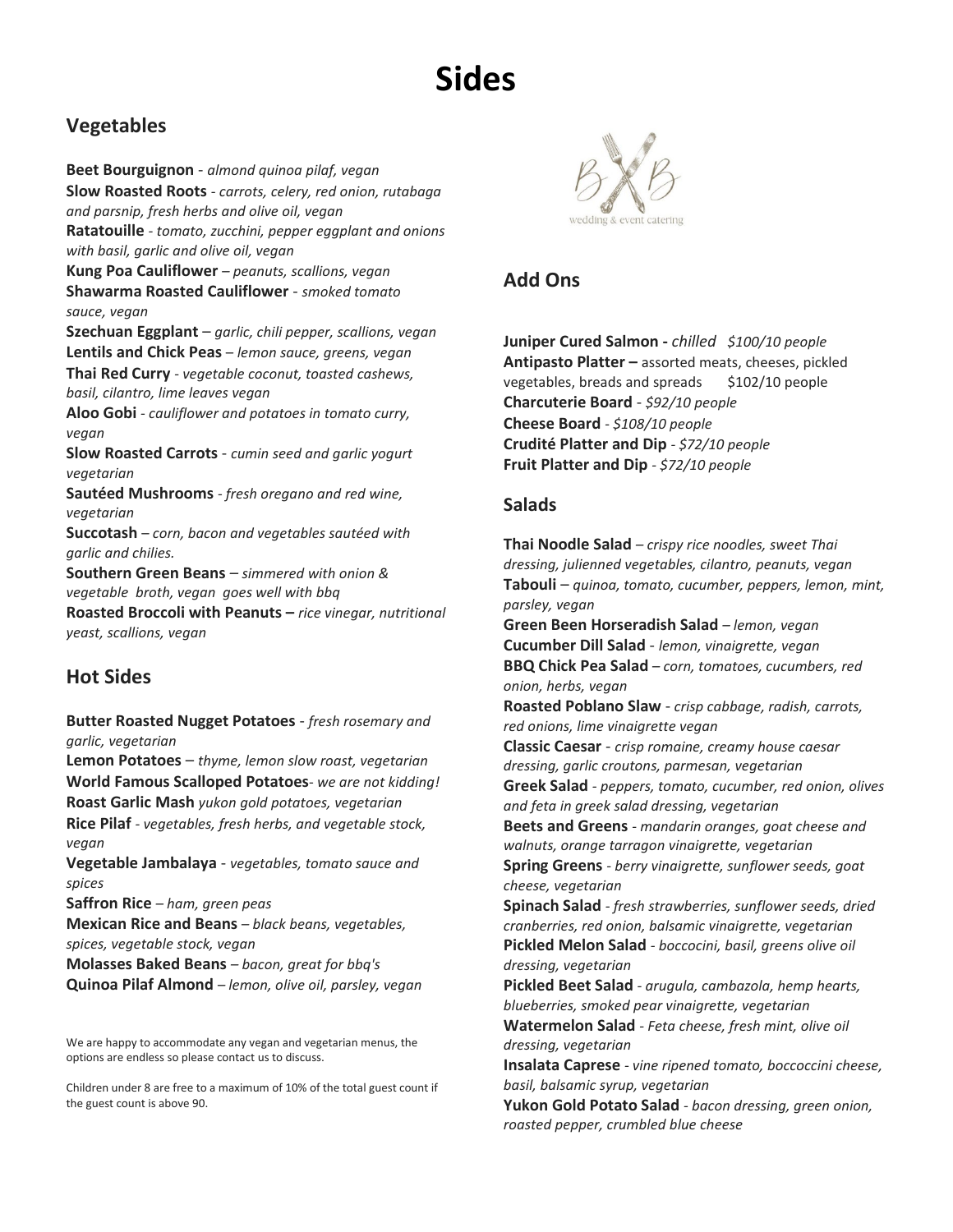# **Appetizers**

### **COCKTAIL PARTY**

**Mixer Appetizers** \$27.55 per guest *\* price will increase if guest count is below 90 5 pieces per person, enough to satiate hunger, not a full dinner replacement* **Antipasto platters & 3 appetizers** \$26.25 per guest*\* price will increase if guest count is below 90 Enough food to replace a light meal* **Antipasto platter & 5 appetizers** \$35.50 per guest*\** 

*price will increase if guest count is below 90* Enough food to replace a full meal **Full Service Appetizers** \$49.50 per guest\*

*price will increase if guest count is below 90* 10 pieces per person, Enough food to replace a full meal

### **Things on Bread**

**Smoked Salmon Sockeye Crostini** – *black currant crisp, spiced cream cheese, fresh dill* **Vegan Sliders** *– pulled sweet potato, slaw* **Rustic Caponata** *– eggplant tomato sauce on crostini, vegan* **Bruschetta** – *heirloom tomato, and basil, vegan* **Roasted Cauliflower Dip** – *mushroom crackers, vegan* **Roast Sweet Potato Discs** - *sundried tomato, smoked cashew "cream cheese" vegan* **Duck Confit** – *parsnip puree, candied figs on crostini*

### **Hot and Tasty**

**Epanadas** – *shrimp & scallops in escabeche with pico de gallio – can substitute chicken or make it vegan with mushrooms*

**Stuffed mushrooms** – *chicken, herbs, cream cheese* **Vegan Stuffed mushrooms** *- roasted vegetables* **Forrest Mushroom & Blue Cheese Tart** *– lemon Arugula* **Potato Pavé** –*beet, salmon, horseradish cream*

**Devils on Horseback** *blue cheese stuffed dates wrapped in bacon*

**On the Stick** – *Choose one: bulgogi beef, orange ginger pork or lemongrass chicken, meatball skewers, lamb keftke* **Braised Beef Cheek Croustillant** – *celery remoulade, salsa verde*

**Vegan Tarts -***yam tarts with pickled beets* **Chick Pea "crab cakes"** *– tartar sauce, vegan* **Cheesy Sweet Potato fritters** – *seasoned sour cream* **Cherry Pecan Brie Bites** *– puff pastry shell*

### **Cold and Tasty**

**Saffron Prawns** *– lemon aioli* **Goat Cheese Croquettes** *– berbere spiced pistachios, dried cranberries, vegetarian* **Chilled Thai Seafood Cakes** *– red chili mayo* **Prosciutto Wrapped Asparagus** *– balsamic syrup* **Deviled Eggs** *– grainy mustard, vegetarian* **Chicken & Pork Salad Rolls** – sesame drizzle **Gougères** *– cheese puffs filled with your choice of: sundried tomato artichoke cream, duck confit & fig mousse, truffle mousse* **Beet Hummus** *-cucumber cups, fresh parlsey* **Moroccan Lamb Tart** *- pickled cherries*

**Savoury Smores** – *honey bruleed brie, shaved ham, rosemary parmesan crackers*



We are happy to accommodate any vegan and vegetarian menus, the options are endless so please contact us to discuss. Children under 8 are free to a maximum of 10% of the total guest count if the guest count is above 90.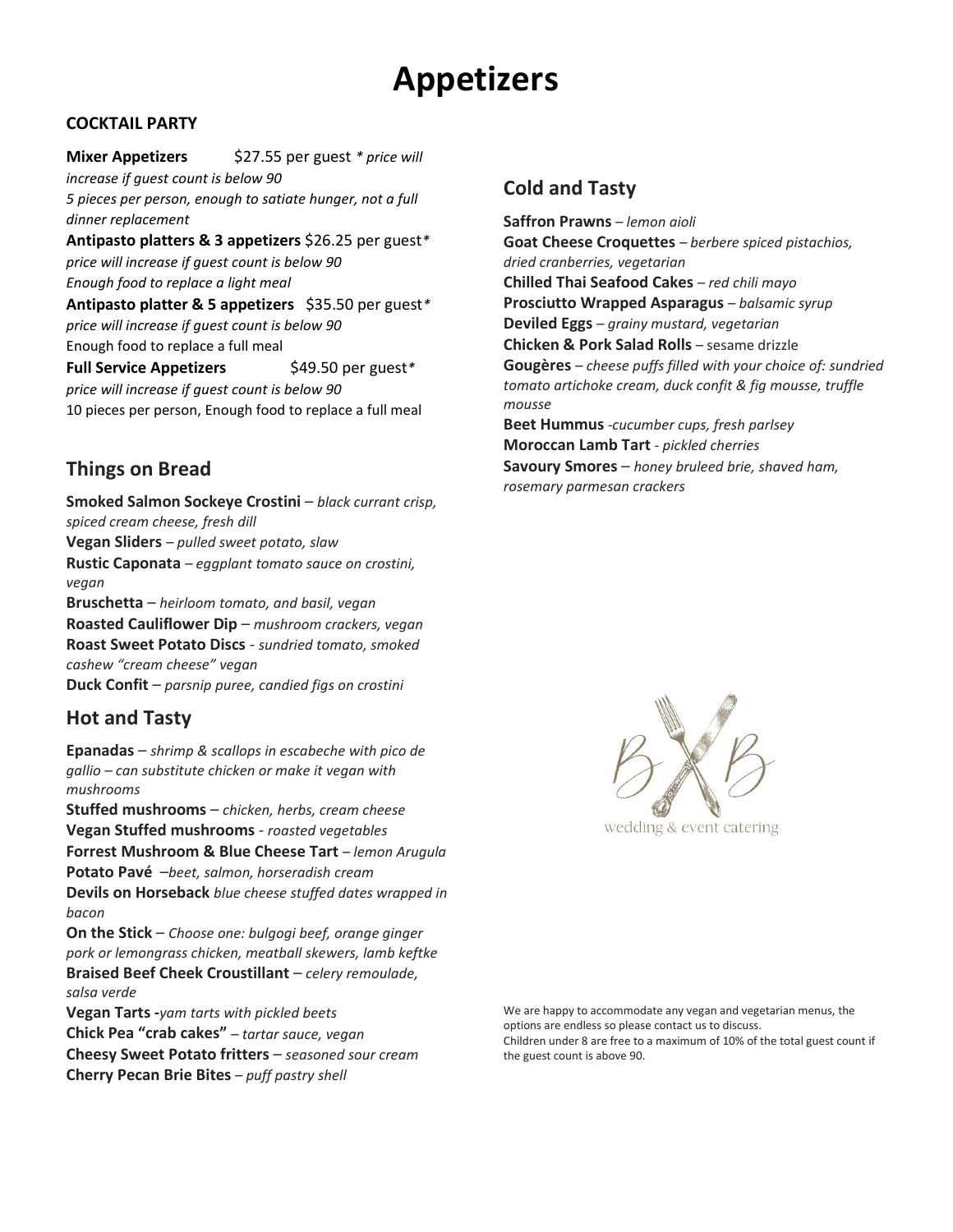# **Afterthoughts**



### **AFTERTHOUGHTS**

**Dessert Buffet** \$7.95 per guest

**\*Let us know if there is something you want that you do not see. We are open to new ideas!**

Choose from the assortment, or leave it dealers choice. 3 small pieces per person, add on of 0.75 per guest for macarons

## **Sweet Stuff**

*\$1.50pp minimum 50 ppl*

**Profiteroles** *– assorted pastry creams and citrus curds* **Mini Cheesecake** *– NY style chocolate and vanilla with seasonal fruit*  **Vegan Baked Cheesecake** *– NY style chocolate and vanilla with seasonal fruit add \$0.75 pp* **Mini Cupcakes** *– Your choice on the flavours* **Mini Pies** *– Seasonal fruit fillings* **Baked Doughnuts** - *Glazed* **Macarons** *– your choice of flavours and colours* **Vegan Macarons** *– your choice of flavours and colours* **Assorted Pastry Platter** *– lemon squares, vegan apple squares, brownies and an assortment of cheesecake bites, mini cupcakes and profiteroles* **Carnival** *– mini donughts & cotton candy add* 

Late Night Snack \$5.45 to \$10.95 per guest

Add on to your buffet. Either a live action station or a late night snack. Price only valid in conjunction with an existing buffet. If you would like it as a stand alone please ask for the cost

**Hot Station \$10.95 per Guest Grilled Cheese Sandwich Bar** *– with 5 dips*

**Taco Bar** *- beef, chicken, pork assorted salsas* **Mashtini Bar** *– mashed potatoes with a buffet of toppings* **Slider Trio** – *5 spice* pulled *pork, bbq pulled sweet* 

*potato, horseradish mustard pulled beef*

#### **Cold Station \$5.45 per Guest**

**Late Night Mini Loaves** *savoury or sweet, whipped butter and cream cheese* **Cheese and Charcuterie Board** *- breads and crackers* **Sandwich Board** *- let us discuss options*